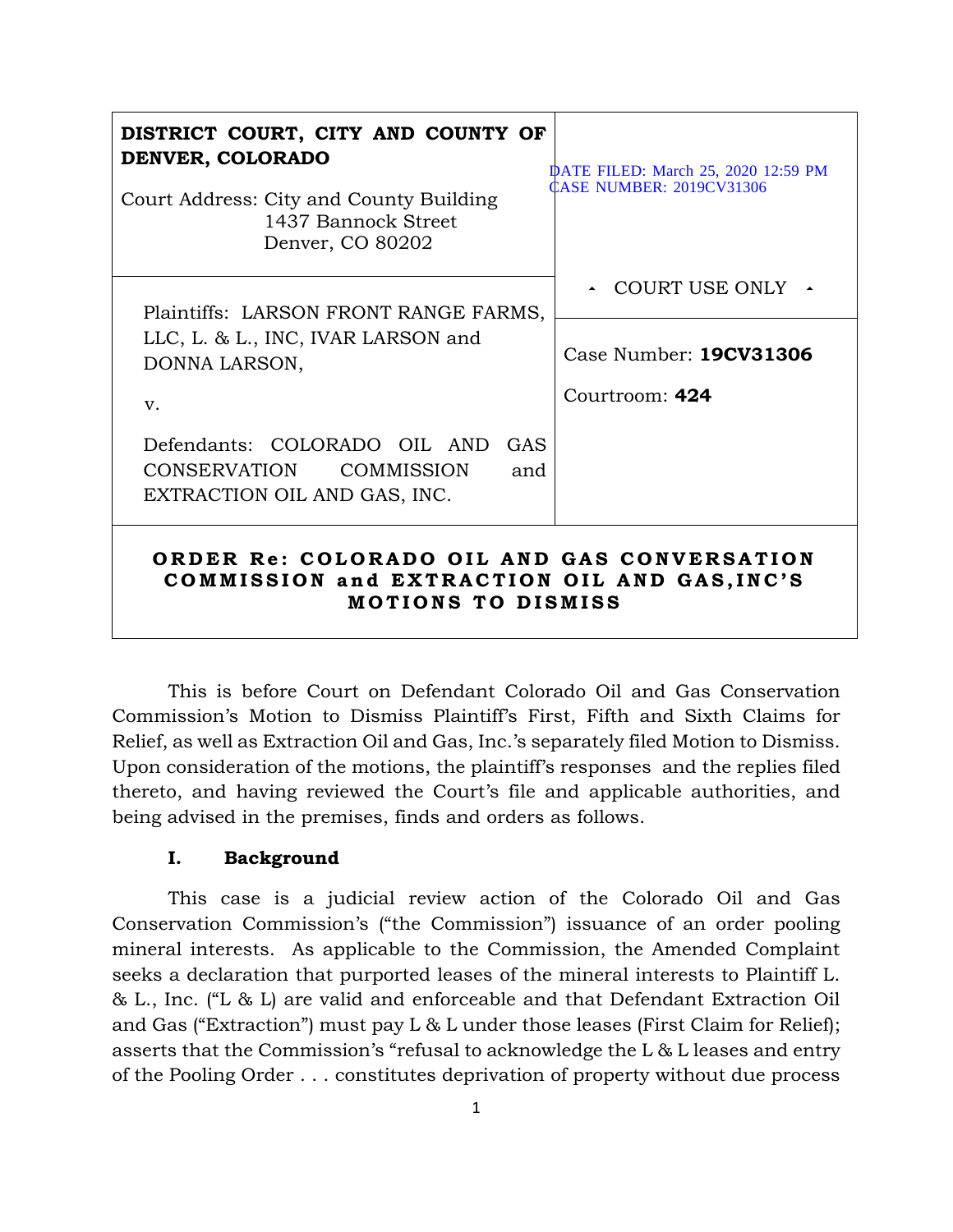of law (Fifth Claim for Relief); and claims that the Commission's "refusal to acknowledge the L & L leases and entry of the Pooling Order . . . constitutes a taking of property without just compensation. (Sixth Claim for Relief).

As applicable to Extraction, the Amended Complaint seeks a declaration that the purported leases of the mineral interests to L & L are valid and enforceable and that Extraction must pay L & L under those leases (First Claim for Relief); asserts that the Commission's Pooling Order was issued contrary to the requirements of the Administrative Procedure Act and is arbitrary, capricious and contrary to law (Second Claim for Relief); seeks a declaration that Extraction does not have condemnation authority and is required to compensate the plaintiffs for damages to their mineral rights (Third Claim for Relief); and asserts that Extraction's drilling into the plaintiff's mineral estate prior to the entry of the Pooling Order constitutes a trespass (Fourth Claim for Relief).

#### **II. Procedural History and Facts**

Ivar and Donna Larson are individuals who reside in Larimer County who own the surface and mineral estate covered by their residential property. (Amended Complaint, ¶ 17). The Larsons rent farmland adjacent to and north of their residential property from Larson Front Range Farms, Inc. (LFRF), which owns the surface and mineral estate in the subject property, as well as in adjacent property. (Amended Complaint, ¶¶ 18, 19.) The Larsons are members of LFRF. L & L is an oil and gas company (Amended Complaint, ¶ 20); Ivar Larson is its president. (Amended Complaint, ¶ 21.)

On April 12, 2018, Extraction filed multiple applications with the Commission to pool certain spacing units that contain the Larsons' mineral interests. (Amended Complaint, ¶ 29). The Larsons filed protests against the Extraction applications on May 24, 2018. (Amended Complaint, ¶ 42). On June 27, 2018, the Larsons and LFRF leased their respective mineral interests to L & L. (Amended Complaint, ¶¶ 39, 40). The hearing on Extraction's applications, originally scheduled for July 30 – August, was continued twice at the Larsons' request and once on Extraction's motion. (Amended Complaint, Exhibit 5, ¶¶ 10 – 16; 18). On November 15, 2018, the Larsons moved to stay the pooling proceedings, pending resolution of a related complaint for judicial review pending in Denver District Court. (Amended Complaint, Exhibit 5,¶ ¶ 22). The request was considered by a hearing officer at the Final Prehearing Conference on December 4, 2018 (Amended Complaint, Exhibit 5, ¶ 23) and by the Commission at the December 17 – 18 hearing. (Amended Complaint, Exhibit 5,  $\P\P$  26 – 31).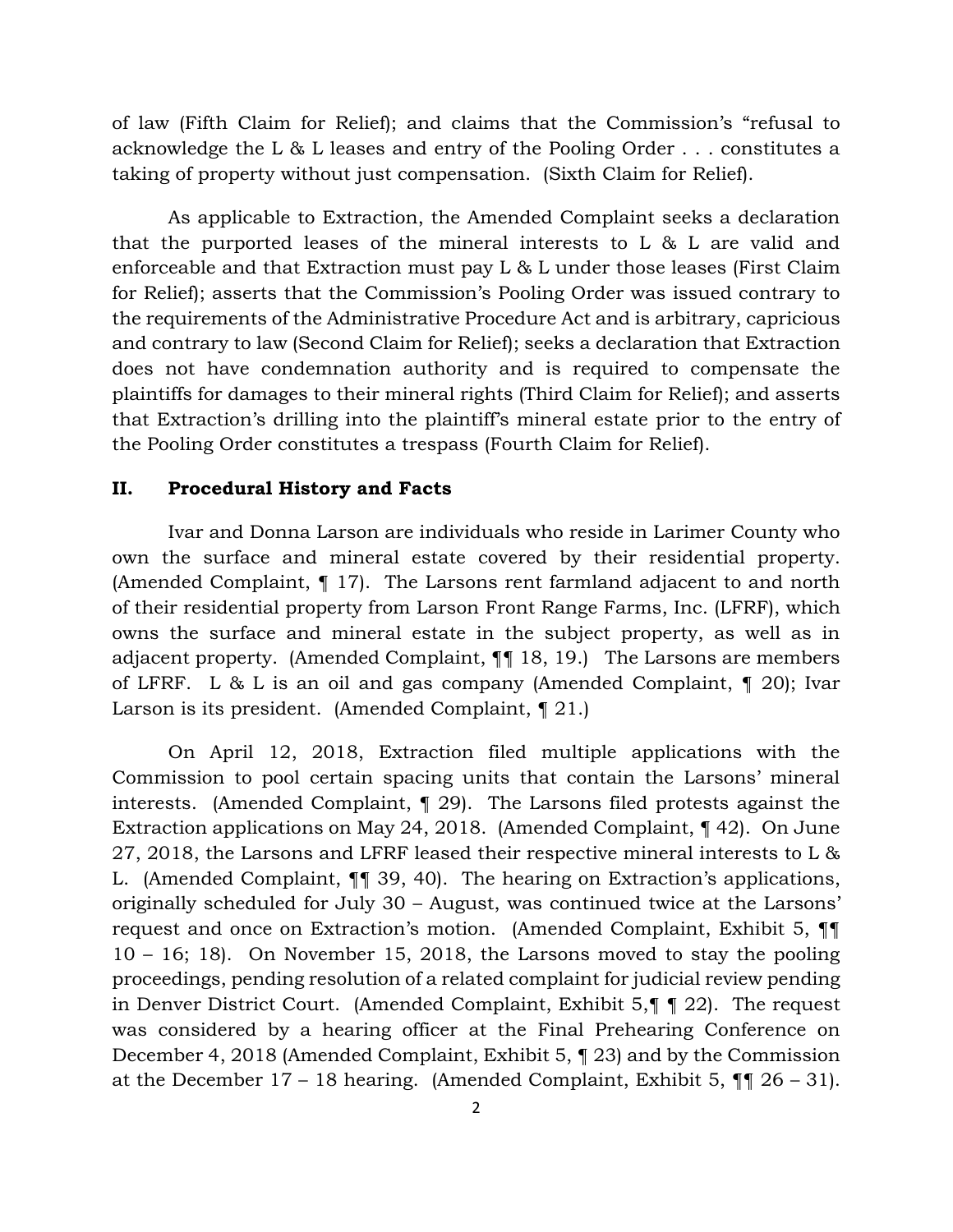While the Commission denied the motion to stay, it granted another continuance of the hearing to January 28 – 29, 2019. (Amended Complaint, Exhibit 5, ¶¶ 32 – 33).

Another Final Prehearing Conference was held on January 14, 2019, in advance of the hearing on the merits, scheduled for January 28 – 29, 2019. (Amended Complaint, Exhibit 5, ¶¶ 33, 35). On January 23, 2019, the hearing officer received an ex parte phone call from Ivar Larson. (Amended Complaint, Exhibit 5, ¶ 36). The following day, during a telephone conference with the parties, counsel for Mr. Larson informed the hearing officer that Larson had conveyed its mineral interest in the Application Lands to L & L, and that the Larsons were resting on their filings and did not plan on presenting argument at the January hearing. (Amended Complaint, Exhibit 5, ¶ 37). The leases, which were executed in June 2018, were recorded on December 13, 2018. (Amended Complaint, ¶ 41).

On the morning of the January 28 hearing, counsel for L & L, and Ivar Larson as president, appeared, affirmed that L & L was not a party to the Pooling Applications, and orally sought to intervene and stay or continue the proceedings. (Amended Complaint, Exhibit 5,  $\P$   $\P$  39 – 42). L & L informed the commission that, although the leases were executed in June 2018, it did not previously take action on the applications because it was hopeful that a deal could be reached with Extraction. (Amended Complaint, Exhibit 5, ¶ 44). Following deliberation, the Commission unanimously denied the motion to intervene because (1) the request was not timely in accordance with the Commission's rules; (2) L & L failed to satisfy the substantive requirements for a petition to intervene; and (3) Larson engaged in an abuse of process by using the Commission's procedures for obstruction or delay. (Amended Complaint, Exhibit 5,  $\P\P$  46; 49 – 51).

Following a hearing on the merits, the Commission granted Extraction's pooling application; its Pooling Order was issued on February 27, 2019. (Amended Complaint, ¶ 45, Exhibit 5).

## **III. Motion to Dismiss**

In considering a motion to dismiss under C.R.C.P. 12(b)(5) for failure to state a claim upon which relief may be granted, the Court must accept as true all factual (but not legal) allegations in the Complaint and view those allegations in a light most favorable to the nonmoving party. *Semler v. Hellerstein,* 428 P.3d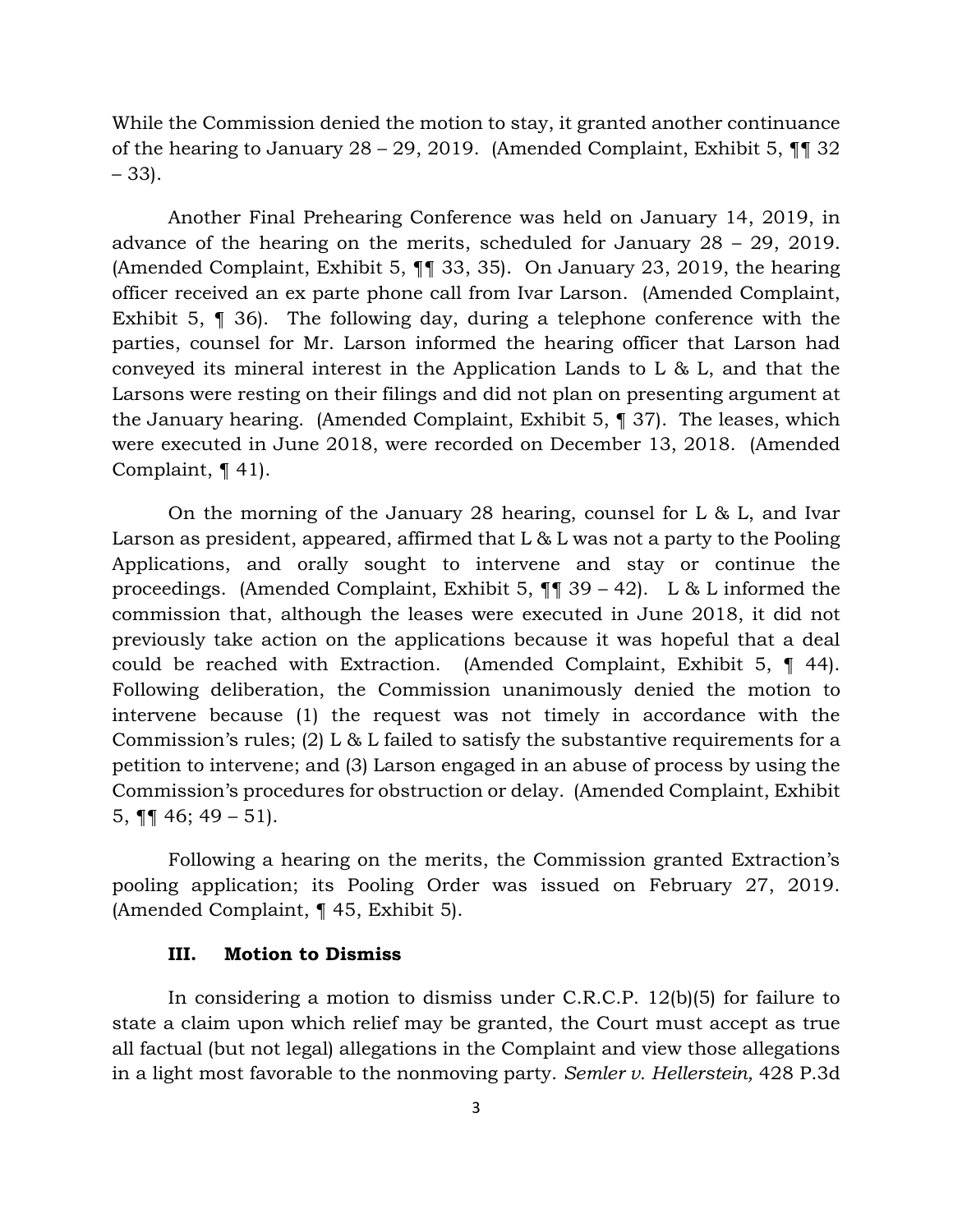555 (Colo. App. 2016). In resolving a Rule 12(b)(5) motion to dismiss, a court may consider only the facts alleged in the complaint, documents attached as exhibits or referenced in the complaint, and matters of which the court may take judicial notice. *Yadon v. Lowry,* 126 P.3d 332 (Colo. App. 2005).

In order to survive a motion to dismiss, the factual allegations of the complaint must be sufficient to state a right to relief "above the speculative level" and assert a claim that is legally plausible. *Warne*, *supra*, 373 P.3d at 591 (quoting *Bell Atlantic Corp. v. Twombly*, 550 U.S. 544, 555 (2007)). *See also Ashcroft v. Iqbal*, 556 U.S. 662, 678–80 (2009). "'[T]he tenet that a court must accept as true all of the allegations contained in a complaint is inapplicable to legal conclusions,' and . . . 'only a complaint that states a plausible claim for relief survives a motion to dismiss.'" *Warne, supra*, 373 P.3d at 591 (quoting *Ashcroft, supra,* 556 U.S. at 678, 679). Under the plausibility standard, a party must make factual allegations "enough to raise a right to relief 'above the speculative level'" and "provide 'plausible grounds'" for relief. *Twombly*, 550 U.S. at 556.

"Plausibility" does not, however, equate to credibility or believability; those, to the contrary, are functions for the trier of fact. "Plausibility" does not, however, equate to credibility or believability; those, to the contrary, are functions for the trier of fact. It "is manifestly improper to import trial-stage evidentiary burdens into the pleading standard." *Garcia-Catalan v. United States*, 734 F.3d 100, 103 (1st Cir. 2013). "At the pleading stage, the plaintiff need not demonstrate that [it] is likely to prevail, but [its] claim must suggest 'more than a sheer possibility that a defendant has acted unlawfully.'" *Id.,* at 102-03 (internal citation omitted). In determining whether a complaint crosses the plausibility threshold, "the reviewing court [must] draw on its judicial experience and common sense." *Iqbal,* 556 U.S. at 679, 129 S.Ct. 1937.

## **IV. Analysis**

Pursuant to statute, and in order to "prevent or to assist in preventing waste, to avoid the drilling of unnecessary wells, or to protect correlative rights" the Commission is empowered to group mineral interests together into spacing units for the purposes of development. C.R.S. § 34-60-116. When there are two or more separately owned interests in all or part of a drilling unit, the owners of the interests may pool their interests for the development and operation of the drilling unit. C.R.S. § 30-60-116(6)(a). If the mineral owners in a spacing unit do not voluntarily agree to pool their interest, the Commission is empowered,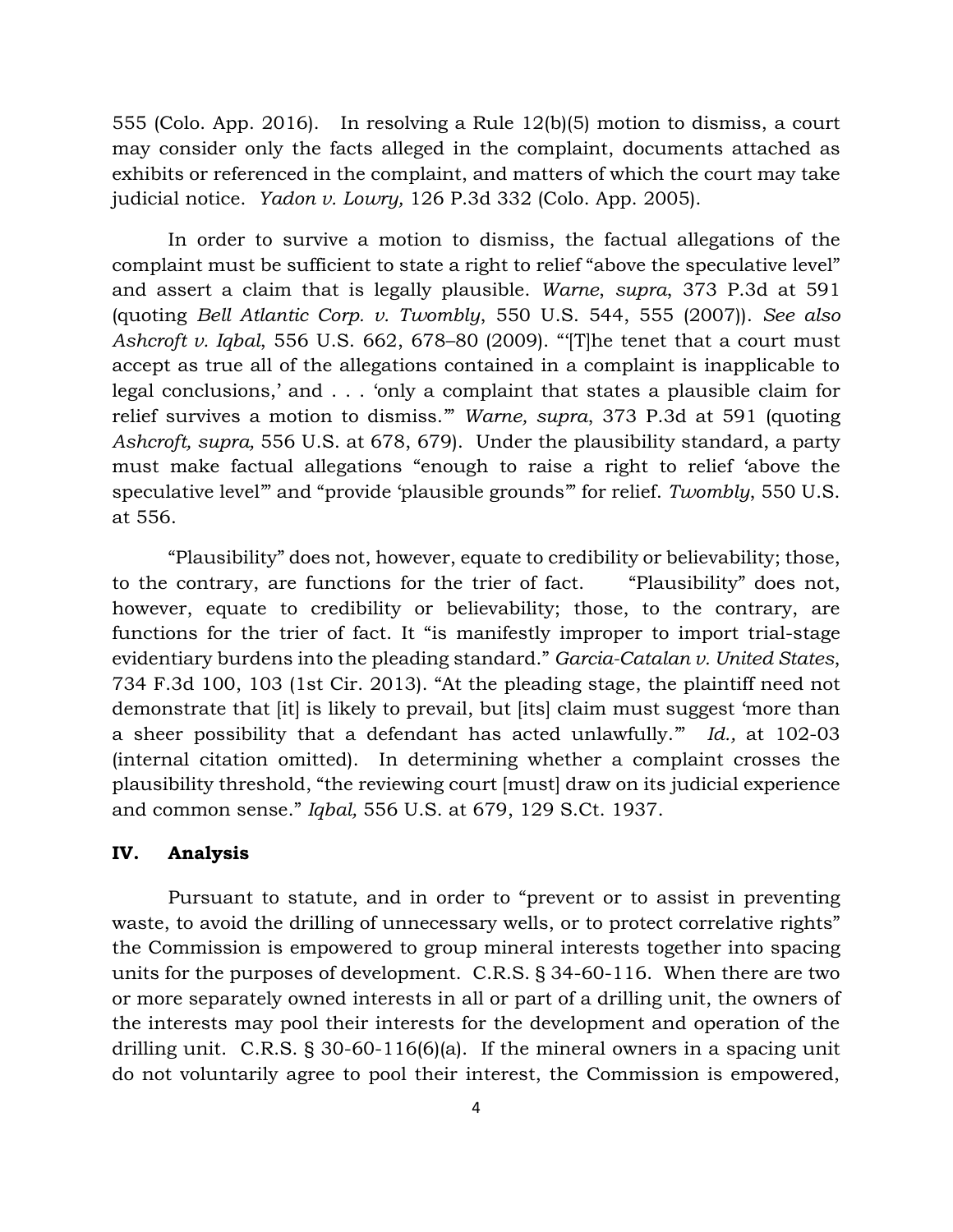upon application, to enter an order pooling all interests in the drilling unit. C.R.S. § 34-60-116(6)(b)(I). A pooling order "shall be made after notice and a hearing and must be upon terms and conditions that are just and reasonable and that afford the owner of each tract or interest in the drilling unit the opportunity to recover or receive, without unnecessary expense, a just and equitable share" C.R.S. § 34-60-116(6)(b)(II). The Commission may not pool an unleased nonconsenting mineral owner unless it has received evidence that the unleased mineral owner has been timely tendered a reasonable offer, made in good faith, to lease upon terms no less favorable than those currently prevailing in the area at the time application for the order is made. C.R.S. § 34-60- 116(7)(d)(I). If the Commission approves the pooling application, the terms upon which the profits and costs are allocated. C.R.S. § 34-60-116(7)(a).

### **1. First Claim for Relief**

The plaintiffs' First Claim for Relief seeks a declaration that "the L & L leases are valid and have the full force of law; that "Extraction and the Commission had constructive and actual notice of L & L's ownership of the mineral interests at issue prior to entry of the Pooling Order; and that "to the extent the Pooling Order is valid, it operates only to pool L & L's 75% working interest rather than a 100% unleased working interest."

In its motion to dismiss, the Commission asserts that, to the extent a declaratory judgment is appropriate, it is only properly brought against Extraction, not the Commission. The Commission is statutorily empowered to pool interests; however it lacks jurisdiction to interpret or resolve contractual disputes. *See Chase v. Colorado Oil and Gas Conservation Com'n,* 184 P.3d 161 (Colo. App. 2012). While the plaintiffs may properly seek a declaration as to the validity of the leases, 184 P.3d at 168, such a legal determination has no bearing or affect as to the validity of the pooling order.

The Commission asserts, and the Court agrees, that a legal declaration as to the validity of the leases that determines whether the plaintiffs should be regarded as leased parties by virtue of the L & L leases, rather than as unleased nonconsenting parties, while affecting Extraction's ultimate payment calculations, does not affect the pooling order itself. Accordingly, to the extent the First Claim for Relief seeks a declaration as to the actions of the Commission or the validity of the pooling order, the claim is dismissed.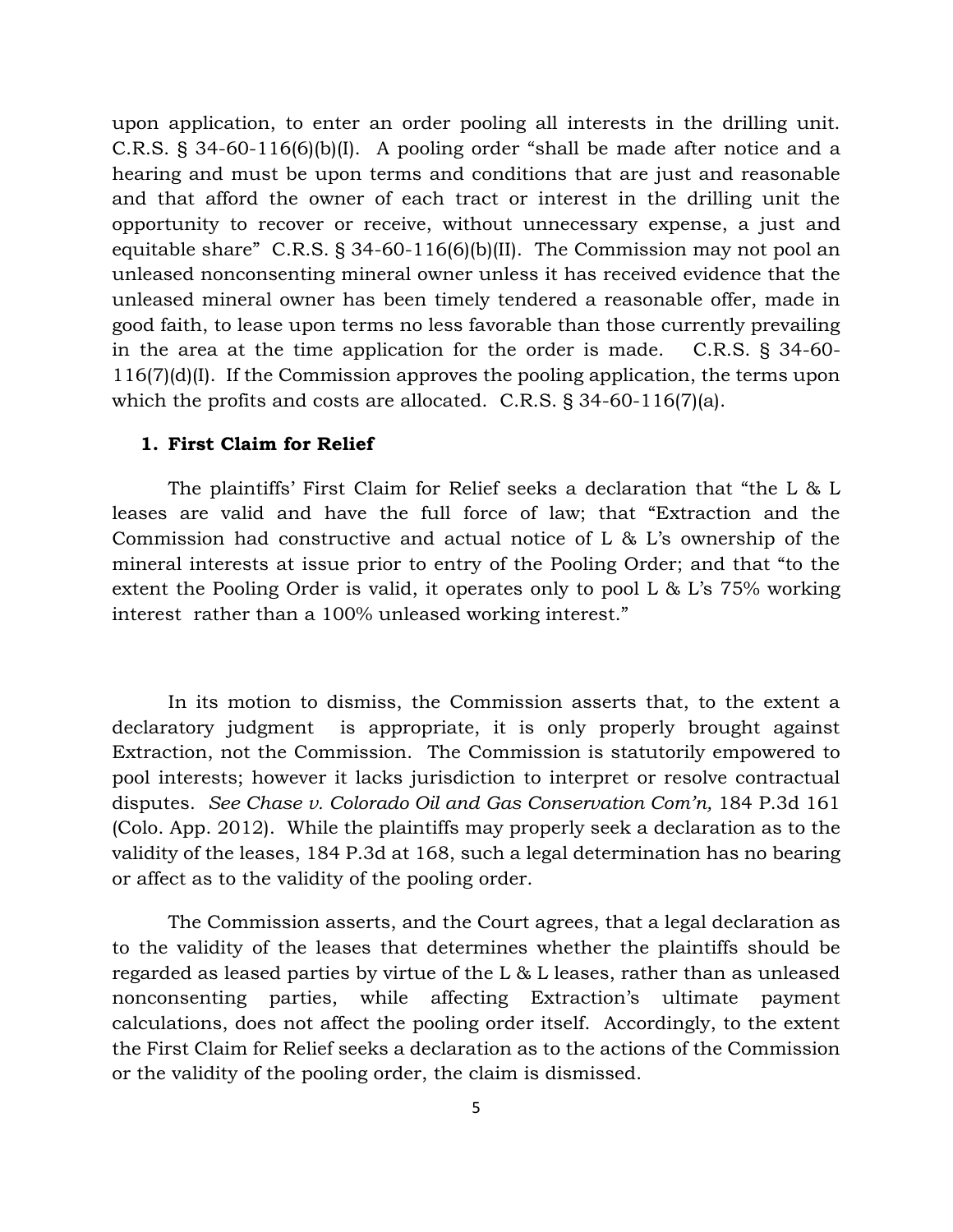Extraction asserts that the claim should be dismissed because L & L lacks standing to assert any claim against it (or the Commission), and because no plaintiff can maintain that the L & L leases are valid because they terminated by their own terms. To establish standing, the plaintiff must have suffered an injury-in-fact to a legally protected interest. *Ainscough v. Owens,* 90 P.3d 851 (Colo. 2004). For reasons stated in section 2, *infra*, the Court finds Extraction's assertion that the plaintiffs lack standing because they did not "participate" in the "hearing" lacks merit. Extraction's assertion that the plaintiffs suffered no injury-in-fact because the L & L leases expired automatically by their own terms, while raising factual issues, does not equate to a finding at the pleading stage that the allegations in the Amended Complaint fail to meet the plausibility standard required to survive a motion to dismiss. Accordingly, Extraction's motion do dismiss the plaintiffs' First Claim for Relief is denied.

## **2. Second Claim for Relief**

Extraction asserts that the plaintiff's claim under the Administrative Procedure Act must be dismissed because, by failing to personally appear at the hearing and instead relying upon written submissions, the plaintiffs waived their right to appeal the resulting final order.

Waiver is the voluntary or intentional relinquishment of a known right. *See Magliocco v. Olson, 762 P.2d 681 (Colo. App. 1987). Here, while the allegations* in the Amended Complaint establish that the plaintiffs did not personally appear at the January 2018 final hearing, they actively opposed the applications as filed, submitted statements to be considered by the Commission, and ultimately advised the Commission that they were resting on their filings and did not plan on presenting additional argument at the hearing. Extraction has cited no statute, rule, or other authority that either precludes the Commission from considering a party's written submissions in lieu of live argument, or otherwise requires the personal appearance of a party at the scheduled hearing.

The Court therefore finds no merit to Extraction's narrow construction of the term "hearing" or its contention that, by choosing to rely upon its written statements, objections and submissions, the plaintiffs necessarily waived review of the Commission's order on judicial review.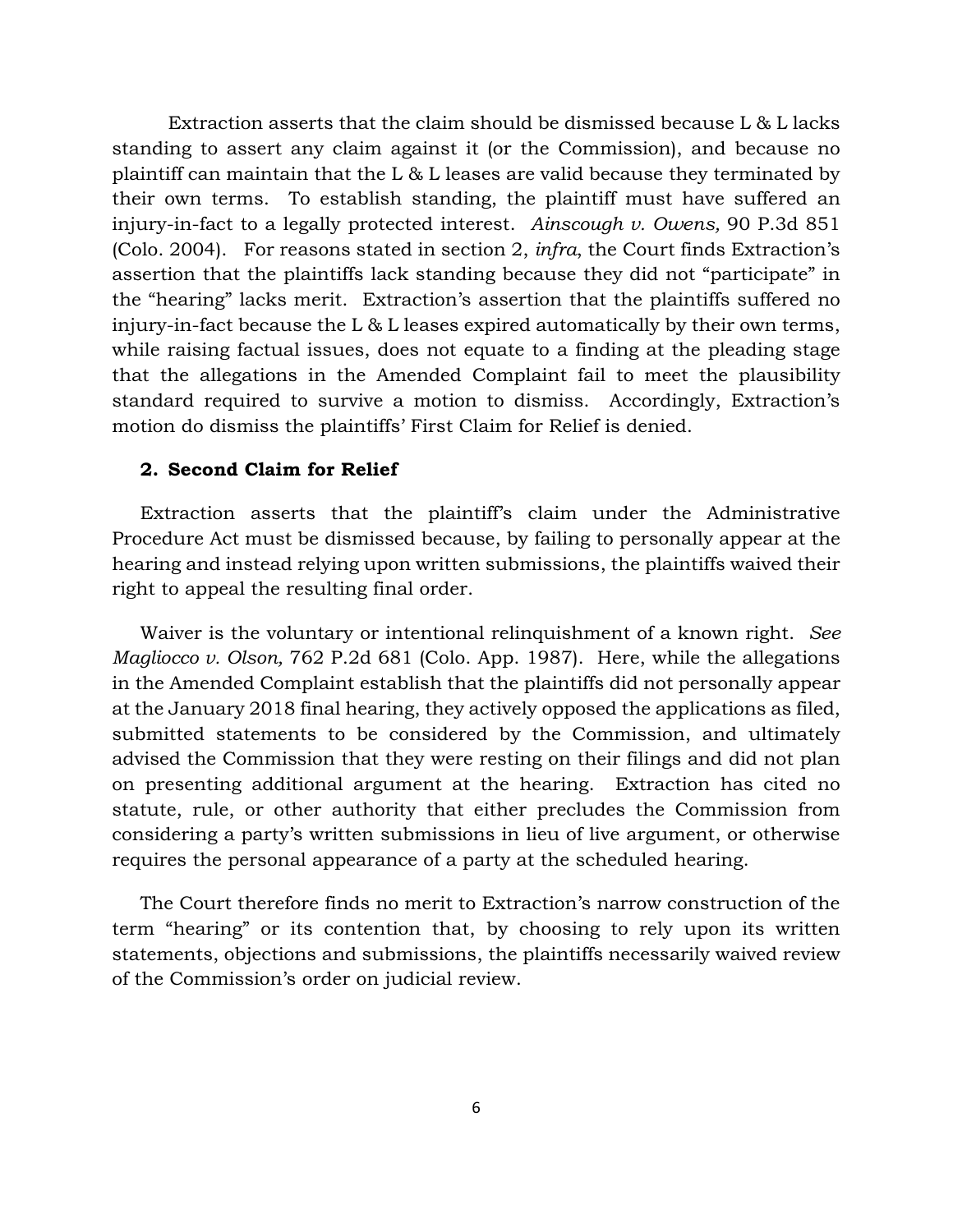### **3. Third Claim for Relief**

The plaintiffs' seek in their Third Claim for Relief, a judicial determination that Extraction does not have eminent domain authority and that it must compensate them "for its damage to Plaintiffs' mineral rights." However, while the Amended Complaint asserts facts challenging the Commission's order, issued pursuant to section § 34-60-116, the Amended Complaint asserts no facts that plausibly supports a claim that any rights were acquired or deprived, through a governmental entity or otherwise, through the power of eminent domain. Moreover, for the reasons stated in section 5, *infra,* the Court finds and concludes that the statutory scheme established for the pooling of natural resources for development is neither a deprivation of property rights, a condemnation of property, or a governmental taking; rather, the pooling rules and procedures are a reasonable exercise of the state's inherent police power.

Accordingly, Extraction's motion to dismiss the Third Claim for Relief for failure to state a plausible claim is granted.

# **4. Fourth Claim for Relief**

As the basis of their trespass claim, the plaintiffs assert that prior to and proximate to the time of the filing of the pooling applications Extraction, without notice or permission, began drilling operations that traveled into and through their mineral estate. (Amended Complaint  $\P$  33 – 37). The plaintiffs further assert that completion of the wells forever reduced the pressure of oil and gas situate within their mineral estate and destroyed their ability to produce the minerals by an alternate fashion or by another producer. (Amended Complaint, ¶ 38). Extraction asserts that, accepting the truth the factual allegations, the plaintiffs nevertheless fail to state a claim for relief because the statute authorizing the Commission to regulate and pool the natural resources abrogates a claim for common-law trespass. The Court agrees.

Colorado's statute regarding the regulation of oil and gas development and the pooling interests is a reasonable and valid exercise of the state's police powers, which may necessarily circumscribe an individual's property rights in furtherance of the public policies underlying the statute. (*See* Section 5, *infra.*) The statute confers upon the Commission the jurisdiction "over all persons and property, public and private, necessary to enforce the provisions of [the statute]," and authorizes the Commission "to make and enforce rules, regulations, and orders" necessary to carry out the provisions of the statute. C.R.S. § 34-60-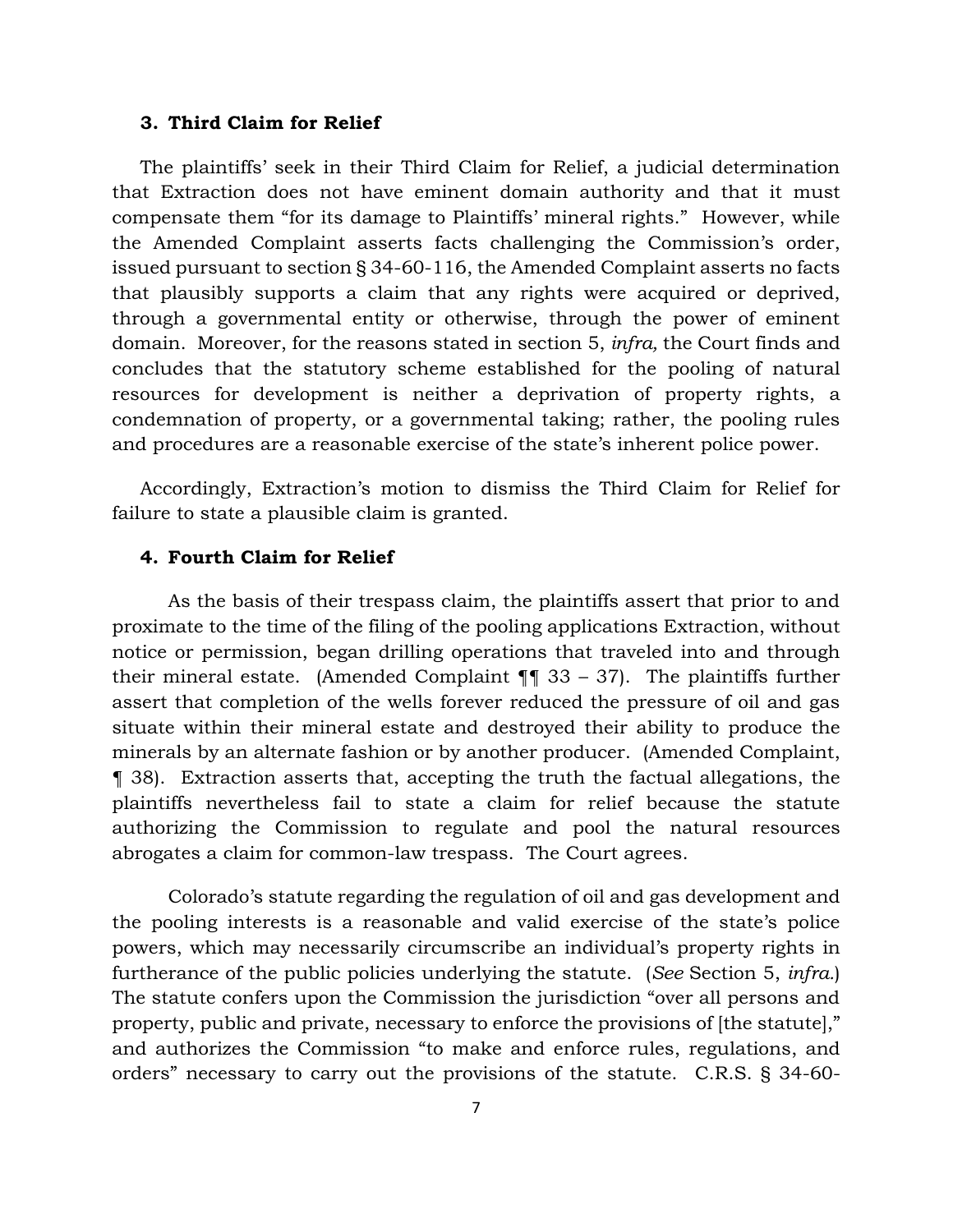105(1). The statute contemplates the drilling of an oil and gas well following the establishment of a spacing unit, and authorizes the pooling of nonconsenting unleased mineral owners after a well has already been drilled. C.R.S. § 34-60- 116(3)(a); 34-60-116(7)(I). A pooling order, whether issued prior to or after the commencement of drilling, necessarily regulates the development of the mineral assets while apportioning the respective costs and benefits among the affected, albeit pooled, owners of the assets.

As such, the statute, at least as applicable to the facts as pled in the Amended Complaint, abrogate a common law claim for civil trespass. *See Continental Res., Inc. v. Farrar Oil Co.,* 559 N.W.2d 841 (N.D. 1997); *Texas Oil and Gas Corp. v. Rein,* 534 P.2d 1277 (Okla. 1974).

# **5. Fifth Claim for Relief**

The plaintiffs' Fifth Claim for Relief asserts that the Commission's refusal to acknowledge the L & L leases, and its entry of the pooling order "effectively facilitates" Extraction's "taking of their mineral interests" without due process of law.

Although the plaintiffs seek to couch their due process claim as a challenge to the administrative process that resulted in the approval of the pooling applications, the necessary prerequisite for such a constitutional due process challenge is governmental action with respect to property rights that amounts to a deprivation, without requisite due process. *See Eason v. Board of County Com'rs,* 70 P.3d 600 (Colo. App. 2003). The United States Supreme Court has consistently held that a state may adopt reasonable regulations to prevent economic and physical waste of natural resources, to protect the correlative rights of owners, and to secure equitable apportionment of resources among landowners. *See, e.g., Cities serv. Gas Co. v. Peerless Oil & Gas,* 340 U.S. 179 (1950); *Hunter v. McHugh,* 320 U.S. 222 (1943).

Neither the Supreme Court, nor any federal or state court, has determined that a statute regulating natural deposits of oil and gas or provides for a unitization or pooling scheme for such resources to be an unconstitutional taking without just compensation. *See Ohio Oil Co. v. Indiana,* 177 U.S. 190 (1900); *Kerns v. Chesapeake Exploration,* 762 Fed. Appx 289 (6th Cir. 2019); *Gawenis v. Ark. Oil & Gas,* 464 S.W.3d 453 (Ark. 2015); *Sylvania Corp. v. Kilborne,* 271 N.E. 2d 524 (N.Y. 1971); *Patterson v. Stanolind Oil and Gas Co,* 77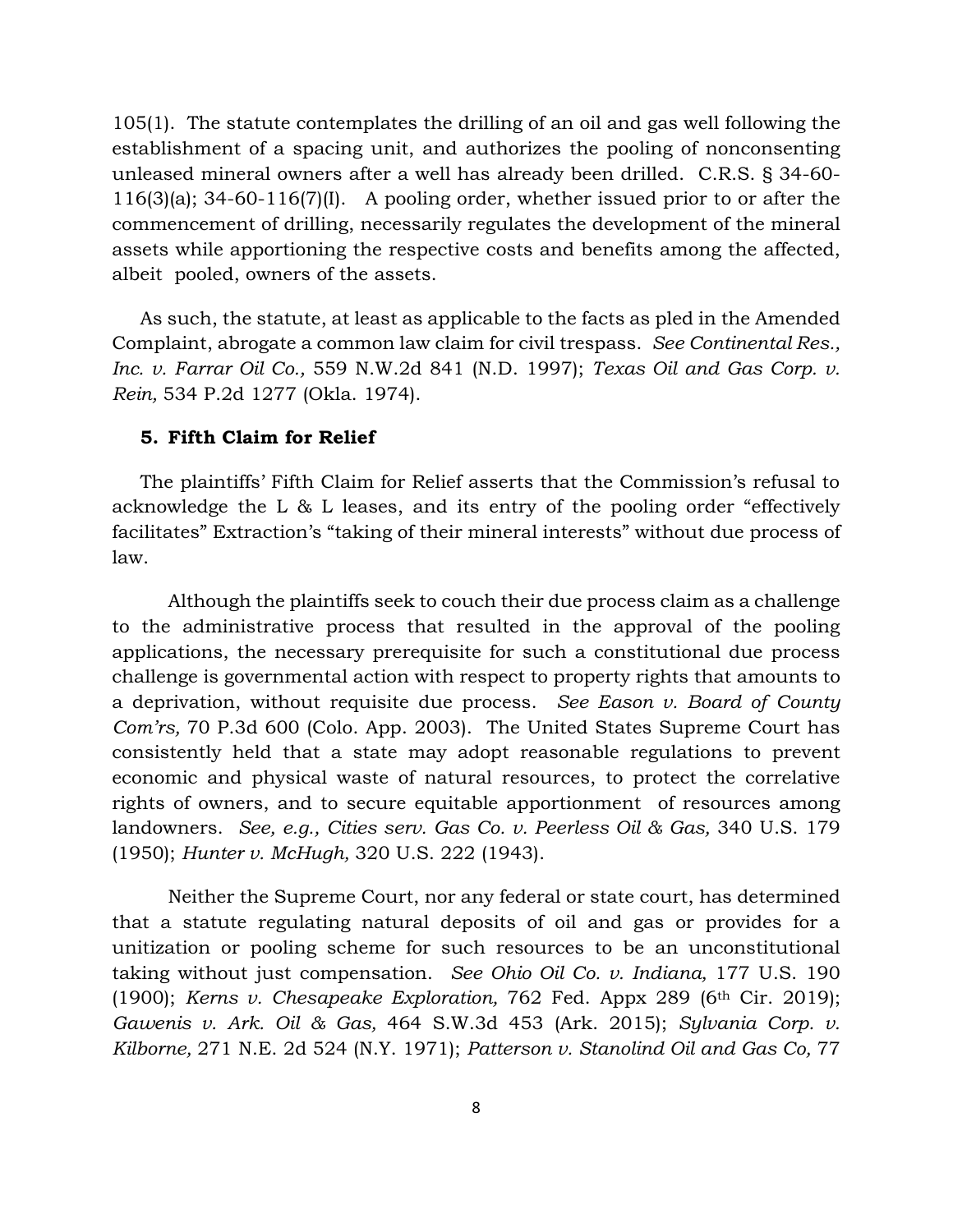P.2d 83 (Okla. 1938). Rather, such jurisdictions have upheld the state's pooling procedures as a proper exercise of its inherent police powers.

Among the explicit public policy interests underlying the pooling statute are the regulation of the development of natural resources in a manner that protects public health, safety and welfare; protecting the public and private interests against waste in the production and utilization of oil and gas; and to safeguard and "enforce the coequal and correlative rights of owners and producers in a common source or pool of oil and gas to the end that such owner and producer in a common pool or source of supply of oil and gas may obtain a just and equitable share of production therefrom. C.R.S. § 34-60-102(1)(a); *see Voss v. Lundvall Bros.,* 1061, 1065 – 66 (Colo. 1992).

Unlike a governmental taking, the statutory does not deprive owners of their property interests but, rather, establishes a scheme that manages the development of resources while ensuring that all owners receive a fair and proportionate share of both the costs and the benefits resulting from the production of the pooled interests. *See Aztec Minerals Corp. v. Romer,* 940 P.2d 1025 (Colo. App. 1996)("when there is a conflict between an assertion that one is deprived of property without due process of law and a reasonable exercise of the police power, the later takes precedence and a 'violation of due process' cannot be asserted to stay the legitimate exercise of police power).

Accordingly, the plaintiffs' Fifth Claim for Relief, which the Court construes as a facial challenge to the pooling statute, fails to state a state a claim for a constitutional due process violation, and must be dismissed.

#### **6. Sixth Claim for Relief**

Akin to the allegations in the Fifth Claim for Relief, the plaintiffs assert in their Sixth Claim for Relief that, by refusing to acknowledge the L & L leases, the Commission deprived them of the use, enjoyment, and power of disposition of their property without just compensation. For the reasons stated in relation to the Fifth Claim for Relief, the Court finds that the statutory scheme is neither a governmental taking or a deprivation of individual property rights, but is rather a reasonable exercise of the state's police powers in the public interest. Accordingly, the claim, which the Court construes as a facial challenge to the pooling statute, fails to state a claim for an unconstitutional taking without just compensation, and must be dismissed.